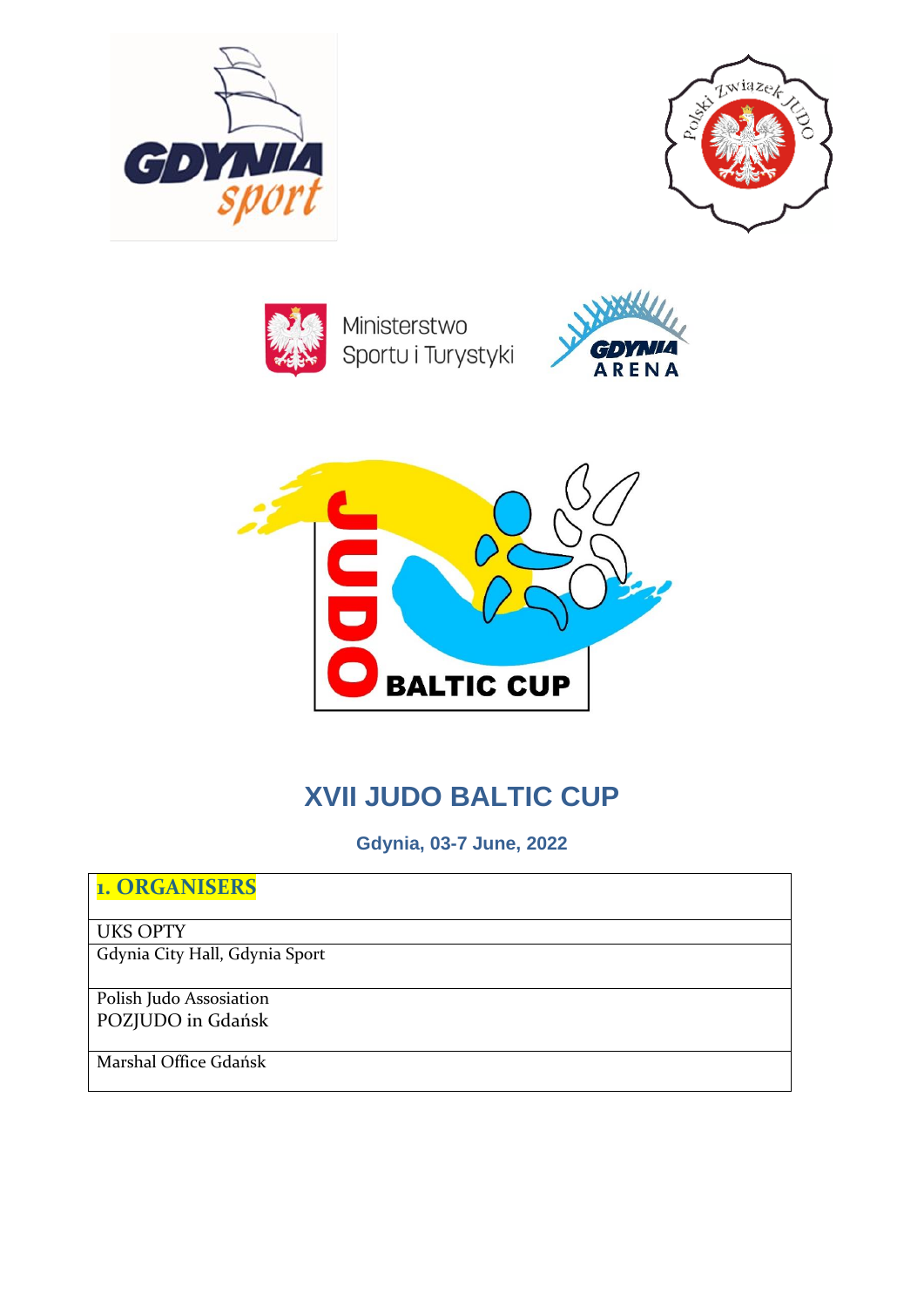# **2. PROGRAMME (hourly)**

| 03 June, 2022 (Friday) Sports hall Gdynia Arena, ul. Kazimierza Górskiego 8,   |                                                                                                                                                                                                    |  |
|--------------------------------------------------------------------------------|----------------------------------------------------------------------------------------------------------------------------------------------------------------------------------------------------|--|
| 11:00-12:00                                                                    | Official children's weight U 12 2011-2012 (4 weights)                                                                                                                                              |  |
| 12:00-12:30                                                                    | Verification and shiai system drawing, common warm-up                                                                                                                                              |  |
| 12:45                                                                          | The start of elimination fights, repechage to finals (6 mats) U12                                                                                                                                  |  |
| 15:00-15:30                                                                    | Official children's weight U14 year of birth 2009-2010 (4 weights)                                                                                                                                 |  |
| 15:30-16:00                                                                    | Verification and shiai system drawing, common warm-up                                                                                                                                              |  |
| Ok 16:00                                                                       | The start of elimination fights, repechage to finals (6 mats) U14                                                                                                                                  |  |
|                                                                                | 04 June, 2022 (Saturday) Sports hall Gdynia Arena, ul. Kazimierza Górskiego 8,                                                                                                                     |  |
| 7:00-7:30                                                                      | <b>Control weight of Juniors U16</b>                                                                                                                                                               |  |
| $7:30 - 8:30$                                                                  | Official weight of U16 (4weights)<br>Weight cat. U16 W:-36kg,-40kg,-44kg, -48kg, -52kg,-57kg, -63kg, -70kg, +70kg<br>Weight cat. U16 M:--42kg-46kg,-50kg,-55kg,-60kg,-66kg,-73kg,-81kg,90kg, +90kk |  |
| 8:30-10:00                                                                     | Verification and drawing: competition hall                                                                                                                                                         |  |
| 10:00                                                                          | <b>Opening Ceremony</b>                                                                                                                                                                            |  |
| 10:15                                                                          | Elimination and reparation fights (6 mates) U16                                                                                                                                                    |  |
| 12:00-14:00                                                                    | Control weight of U21 Women                                                                                                                                                                        |  |
| 15:00-16:00                                                                    | Official weight of U21 Women<br>Weight cat U21W.: 44,48,52,57,63,70,+70                                                                                                                            |  |
| 16:00-16:30                                                                    | Verification and drawing U21 Women                                                                                                                                                                 |  |
| Ok17:00                                                                        | Elimination and reparation fights U21 Women                                                                                                                                                        |  |
| Od 10:15<br>until the end of<br>tournament                                     | Medal fights after the end of elimination and reparation fights. Decoration 15 min after<br>the end of each weight categories finals                                                               |  |
|                                                                                | 04 June, 2022 (Saturday) Sports hall Gdynia Arena, ul. Kazimierza Górskiego 8,                                                                                                                     |  |
| 17:00-21;00                                                                    | Control weight of Juniors U18                                                                                                                                                                      |  |
|                                                                                |                                                                                                                                                                                                    |  |
| 05 June, 2022 (Sunday) ) Sports hall Gdynia Arena, ul. Kazimierza Górskiego 8, |                                                                                                                                                                                                    |  |
| 7:00-7:30                                                                      | <b>Control weight of Juniors U18</b>                                                                                                                                                               |  |
| 7:30-8:30                                                                      | Official control weight of Juniors U18                                                                                                                                                             |  |
| 8:30-10:00                                                                     | Verification and drawing of Juniors U18                                                                                                                                                            |  |
| 10:15                                                                          | Elimination and reparation fights Juniors U18                                                                                                                                                      |  |
| 15:00-16:00                                                                    | Official weight of U21 Men<br>Weight cat. U21 M: 55,60, 66, 73, 81, 90, 100, +100                                                                                                                  |  |
| 16:00-16:30                                                                    | Verification and drawing U21 Men                                                                                                                                                                   |  |
| Ok16:30                                                                        | Elimination and reparation fights U21 Men                                                                                                                                                          |  |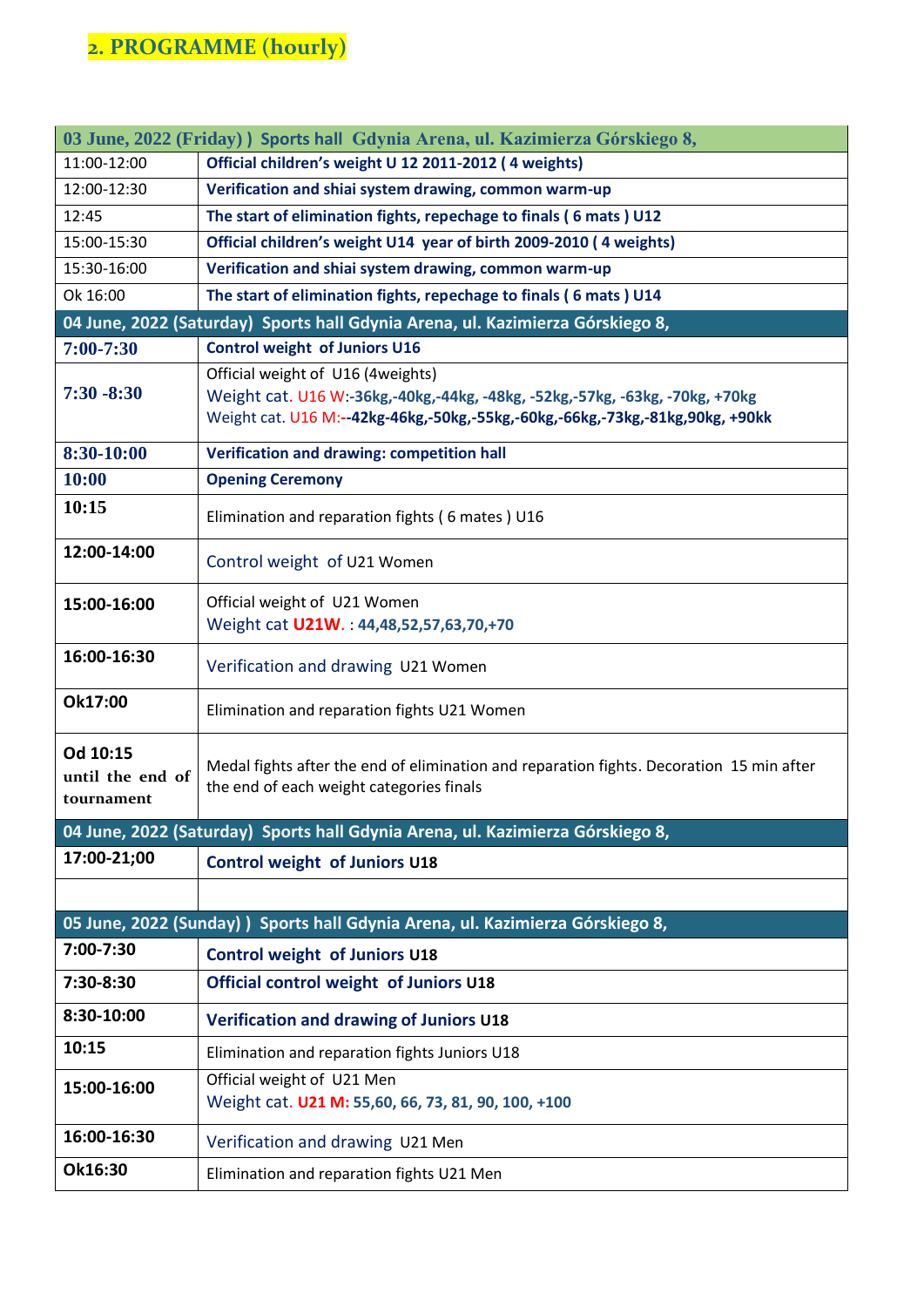| 06.06.2022r. (mondey) Sports hall Gdynia Arena ul. Kazimierza Górskiego 8       |                          |  |
|---------------------------------------------------------------------------------|--------------------------|--|
| 10:30                                                                           | Trening Camp U16-U18-U20 |  |
| 16:30                                                                           | Trening Camp U16-U18-U20 |  |
| 07.06.2022r. (Tuesday) Sports hall Hala Gdynia Arena ul. Kazimierza Górskiego 8 |                          |  |
| 10:30                                                                           | Trening Camp U16-U18-U20 |  |

## **3. PLACE OF TOURNAMENT**

Gdynia, **Sports hall** Gdynia Arena, ul. Kazimierza Górskiego 8,

### **4. TOURNAMENT OFFICE**

Gdynia **) Sports hall**, Gdynia Arena, ul. Kazimierza Górskiego 8,

Tournament Office manager Bogdan Gruba tel. +48 504159015, e-mail address [uksoptyjudo@interia.pl](mailto:uksoptyjudo@interia.pl)

03 June, 2022 (Friday) od 12:00-21:00

04 June, 2022 (Saturday) 0d 7:30-21:00

5 June, 2022 (Sunday) od 7:30-untill the end of the tournament

6 June, 2022 – Camp

7 June , 2022 - Camp

## **5. THE RULES OF PARTICIPATION / TOURNAMENT SYSTEM**

- o The players need a valid PJA license as well as current sports and medical examination.
- o The clubs entering the tournament need a valid Polish Judo Association license.
- o The fights will be played on **( U12, U14 – 6 mats**)**(U16 i U18 – U21 6 mats (six), fighting area 6mx6m, dimensions of the outer protective belt 3m, dimensions of the safety belt between the mats - 3m)** according to the regulations of Polish Judo Association.

### **6. PLAYERS' AGE, TRAINING DEGREE, FIGHTS' LENGTH:**

- o **U12- 2min**
- o **U14- 2min**
- o **Class:U16**
- o **Training degree: 4kyu**
- o **Fights' length: 3min**
- o **Class:U18**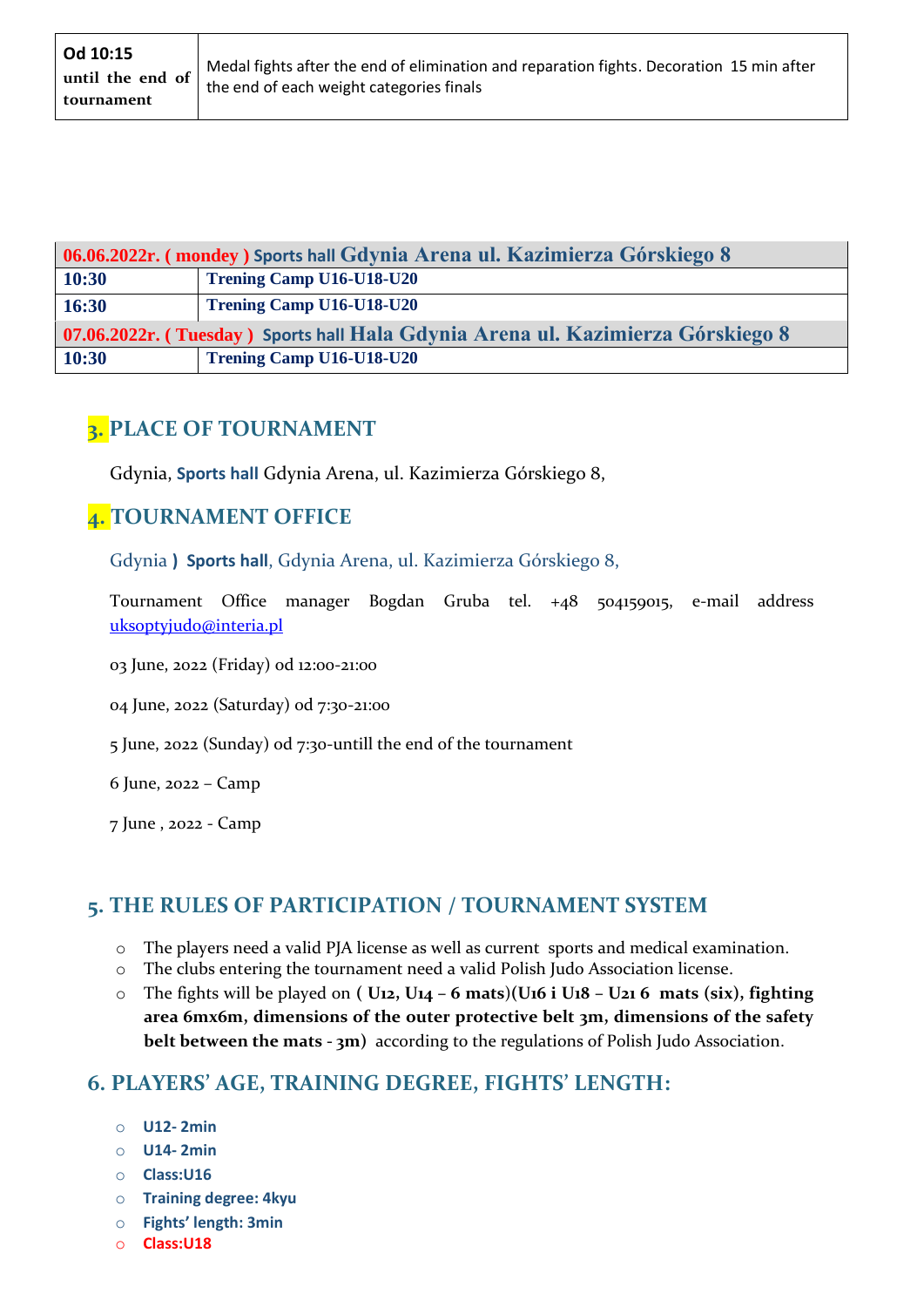- o **Training degree: 3kyu**
- o **Fights' length: 4min**
- o **Class:U21**
- o **Training degree: 2kyu**
- o **Fights' time: 4min**

### **7. WEIGHT CATEGORIES:**

**Age groups and weight categories:**

#### **U12(2011-2012- with start rights 2013)**

**U12 girls- 8 weight categories**

**U12 boys- 25,27,29,32,35, 38, 42, 46, 50, 55, 60, 66, +66**

**U14 (2009-2010 )**

**U14 girls- 8 weight categories**

**U14 boys**- **32,35, 38, 42, 46, 50, 55, 60, 66, 73, +73**

#### **U16( 2008-2007 with start rights 2009)**

**Weight categories U16 W:-36kg,-40kg,-44kg, -48kg, -52kg,-57kg, -63kg, -70kg, +70kg Weight categories U16 M: -42kg-46kg,-50kg,-55kg,-60kg,-66kg,-73kg,-81kg,-90kg. +90kg**

#### **U 18 ( 2006-2005 with start rights 2007)**

**Weight categories: Junior girls: -40kg,-44kg, -48kg, -52kg,-57kg, -63kg, -70kg, +70kg Weight categories: junior boys: -46kg,-50kg,-55kg,-60kg,-66kg,-73kg,-81kg,-90kg,+90kg**

**U21 ( 2004-2003- 2002 ) with start rights U18**

**Weight categories Junior girls:-44kg,-48kg,-52kg,-57kg,-63kg,-70kg,-78kg,+78kg Weight categories Junior boys ; -55kg,-60kg,-66kg,-73kg,-81kg,-90kg,-100kg,+100kg**

### **8. APPLICATION (to 01 June, 2022 - Monday)**

- o Clubs register age groups **U12 i U14** through the site [www.judobalticcup.eu](http://www.judobalticcup.eu/) till 1 June, 2022 midnight.
- $\circ$  Clubs make entries at least  $\frac{1}{2}$  days before the competition only via the PZ Judo electronic system Polish Judo Association. Entries up to **(date) including (Day of the weeks)** to midnight [\(www.pzjudo.pl/system\)](http://www.pzjudo.pl/system)
- o Foreign clubs register age groups U12,U14, via [www.judobalticcup.eu](http://www.judobalticcup.eu/)
- o Entries made in any other way will not be taken under consideration (e-mail, fax) (it concerns Polish players).
- o Correction mode:
	- till **(01 June, 2022)**electronic via system,
	- deadline **01 June, 2022 till 6 p.m. via system** and at the same time through e-mail address: [zawody@pzjudo.pl](mailto:zawody@pzjudo.pl)
	- Foreign clubs register age groups **U16,U18,U21** e-mail address: [zawody@pzjudo.pl](mailto:zawody@pzjudo.pl)
- $\circ$  After deadline entries the system accepts entries after the deadline the regular penalty applies (Sports regulations PJA).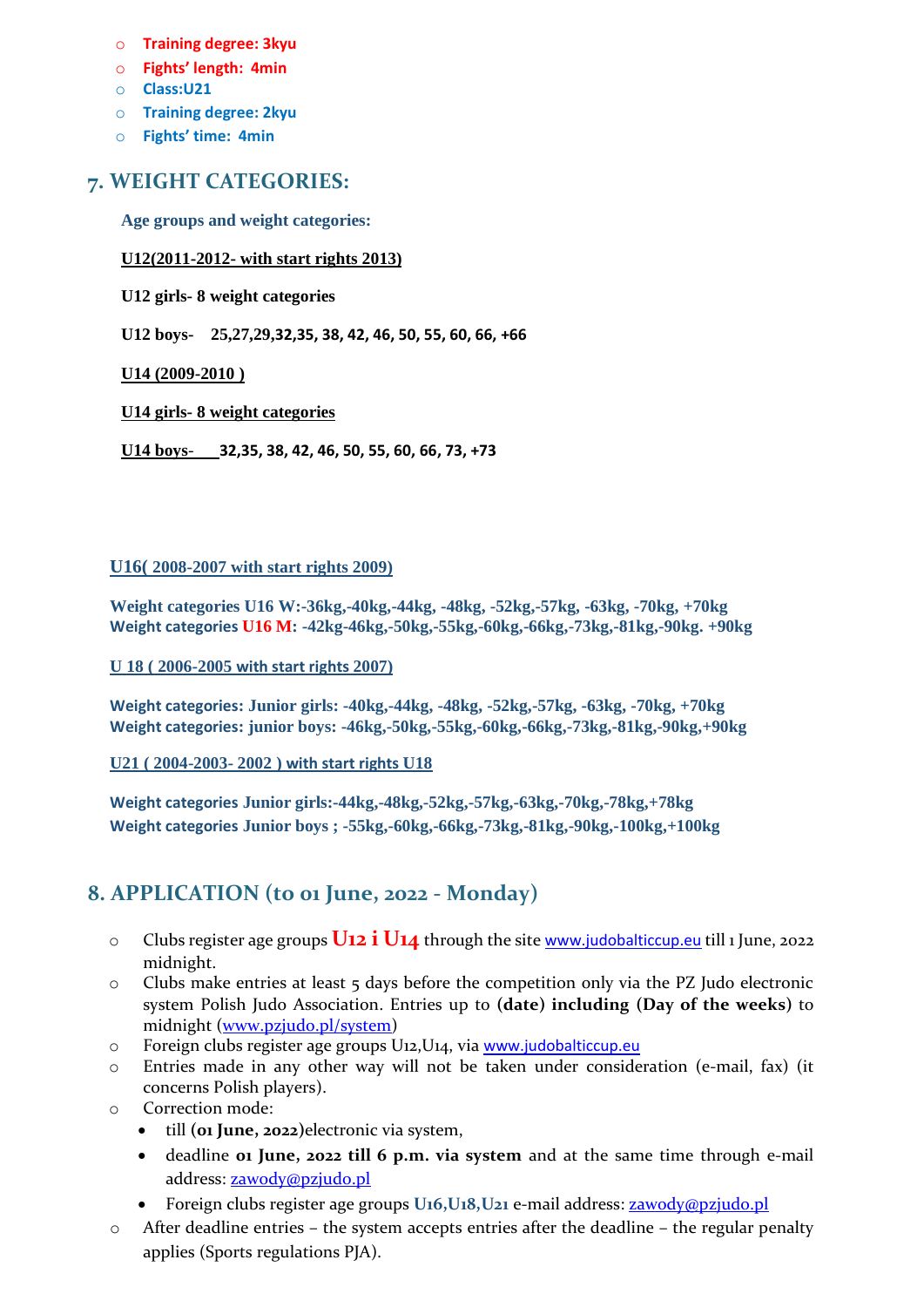### **9. COSTS OF PARTICIPOATION**

- o Participating clubs
- o Entry fee **(80 zł) 20 Euro** each player
- o Camp **40 zł, 10 Euro**

#### **10. WEIGHING AND MEDICAL EXAMINATION**

- o Hourly plan of control and official weight for each age group according to the hourly programme. (see point 2 - programme)
- o During the official weights, competitors must have an identity document and valid medical examination.Zgodnie z regulaminem sportowym PZ Judo w zawodach nie obowiązuje tolerancja wagowa
- o **According to the sports regulations of PJA, the weight tolerance does not apply to competitions**
- o Weighting of competitors and competitors without clothing is not allowed. During weighing the competitor must wear personal underwear (women)and the athlete's shorts (men). Weight limits are increased by an additional 100 g for players.

#### **11. TOURNAMENT MANAGER**

Tournament manager, Marcin Słopecki, tel. +48 501124125, e-mail address: zawody@pzjudo.pl

#### **12. DELEGATE OF POLISH JUDO ASSOCIATION**

#### **13. CASES OF JUDGE**

- o Main referee: Jarosław Niewiadomski
- o Judging in accordance with the rules of fighting IJF 2022

#### **14. COACHES**

The rules of Dress Code oraz Code of Conduct for Judo Coaches apply.

#### **15. TRANSPORT**

On your own

### **16. ACCOMODATION AND ALIMENTATION**

#### • **Accomodation for players and coaches**

**Hotel Dom Marynarza:** (+48 58) 622 00 25-6, [hotel@dommarynarza.pl,](mailto:hotel@dommarynarza.pl) booking till 26 May 2022,

HOSTEL CITY CENTER GDYNIA, Gdynia, Skwer Kościuszki 13, hostelccgdynia@gmail.com, tel. 512 225 155– booking till do 26 May, 2022.

#### **Hotel Antares** : +48 58 623 36 3[9,info@hotelantares.pl,](mailto:info@hotelantares.pl) – **booking till do 20 May, 2022.**

**Hotel Blic,** Jana z Kolna 6, 81-351 Gdynia, tel. +48 58 78 30 300, booking: recepcja@hotelblick.pl

**Alimentation : food truck right outsider the hall, Or order:** *breakfast PLN 25/person, lunch PLN 30/person* **Hal Gdynia Arena** *Ul. Kazimierza Górskiego 8*